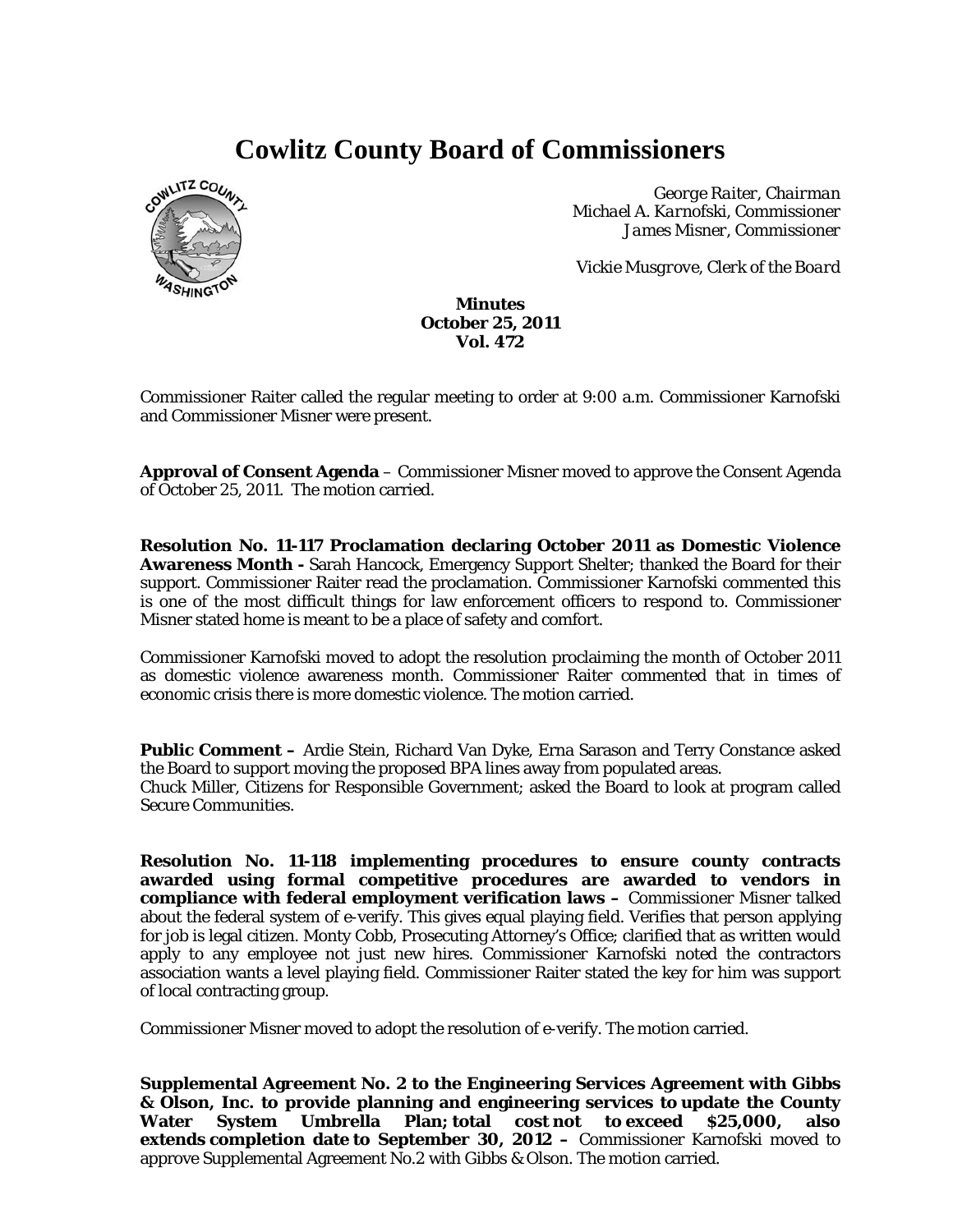**Bid Award and Contract with Roto Rooter for the Camelot Septic Tank Pumping project, cost of \$5,573.68 –** Commissioner Karnofski moved to approve the bid award and contract with Roto Rooter for the Camelot Septic Tank Pumping. The motion carried.

**Agreement with Nelson A. Graham for services related to the public shooting range project at a cost not to exceed \$50,000 and authorize payment of approved invoices from the Rural County Public Facilities Fund –** Commissioner Misner commented that Nelson has done many projects here in Cowlitz County. Commissioner Misner moved to approve the agreement with Nelson Graham. The motion carried.

**Agreement Modification No. 8 with Cowlitz County Guidance Association dba Lower Columbia Mental Health Center to continue to provide mental health services for enrollees and eligible service recipients, for the period of January 1, 2010 through September 30, 2011, cost not to exceed \$6,948,373 -** Carlos Carreón, Health/Human Services; presented the staff report. Pointed out this is a continuation of last two years and transition of patients. Commissioner Karnofski moved to approve Modification No. 8 with Lower Columbia Mental Health Center. The motion carried.

**Agreement with Cowlitz County Guidance Association dba Lower Columbia Mental Health Center to provide medically necessary mental health services to enrollees and eligible service recipients, for the period of October 1, 2011 through September 30, 2013, cost not to exceed \$9,974,256 –** Commissioner Karnofski moved to approve agreement with Lower Columbia Mental Health Center. The motion carried.

**Professional Services Agreement with Glenn Lippman, MD, to provide mental health consultations and Southwest Regional Support Network inpatient appeals and denials review; compensation not to exceed \$10,000 effective October 1, 2011 through September 30, 2012 –** Carlos Carreón, Health/Human Services; presented the staff report. Noted Dr. Lippman serves as reviewer of initial process. Commissioner Misner moved to approve the agreement. The motion carried.

**Agreement with Educational Service District 112 for Safe Schools/Healthy Students, provides funding for increased mental health services at school sites to the students and families, for the period of September 1, 2011 through June 30, 2012, amount not to exceed \$167,250 –** Carlos Carreón, Health/Human Services; presented the staff report. Commissioner Misner moved to approve the agreement with ESD 112. The motion carried.

**Resolution No. 11-119 Certifying the 2012 Budget for Silver Lake Flood Control District and Resolution No. 11-120 setting the Order and Levy –** Commissioner Karnofski moved to certify the budget and approve and execute the order and levy. The motion carried.

**Approval of a waiver of the County's grant review procedures; authorized the Weed Board to submit the grant application on behalf of Cowlitz County and accept into the record the application for the Coweeman EDRR Assessment and Knotweed Control Project –** Commissioner Karnofski moved to approve the waiver and authorize submitting the grant application. The motion carried.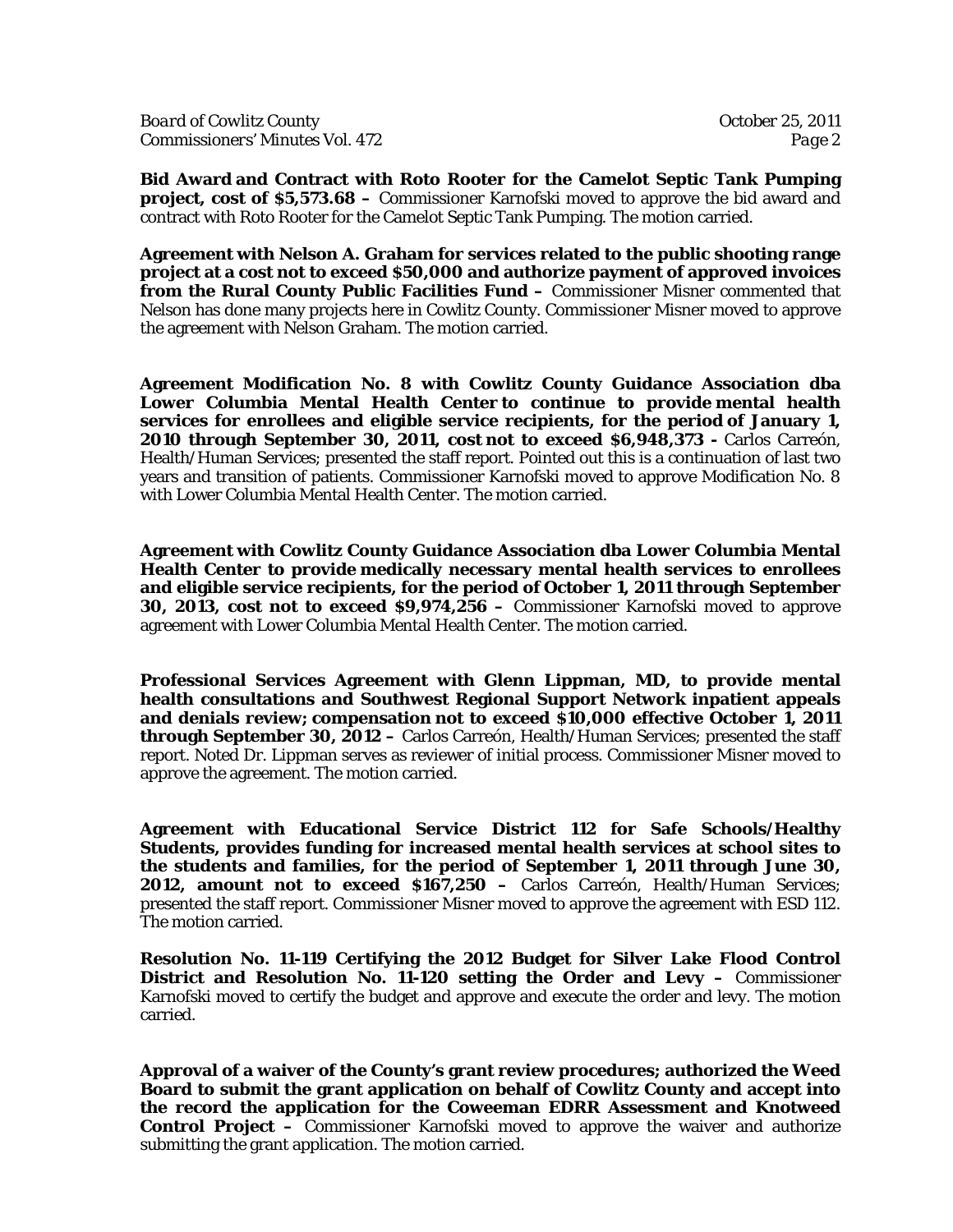**License Agreement with City of Castle Rock for the new location of the Castle Rock Ballot Box. The ballot box has been moved to 137 Cowlitz St W, Castle Rock –**  Commissioner Misner urged the citizens to vote. Commissioner Misner moved to approve the license agreement with the City of Castle Rock. The motion carried.

## **Consent Agenda**

# **Call for Hearing**

Resolution No. 11-121 Call for Hearing for Shoreline Substantial Development Permit Application No. SL 11-0932, and preliminary site plan for campground and recreational vehicle park permit application No. SU 1160.03 submitted by Cowlitz County Department of Parks and Recreation to construct an overnight stay campground, South Fork of the Toutle River; Hearing set for November 8, 2011 at 9:30 a.m.

## **Agreements**

Fibre Way Reconstruction Project Change Order 1 with Tapani Underground, Inc.; Signed by Public Works/County Engineer in the amount of \$12,750 for a revised total amount of \$529,200.

### **Correspondence**

Letter dated October 17, 2011 to Senators Joe Zarelli and Brian Hatfield, Representatives Ann Rivers, Dean Takko, Ed Orcutt and Brian Blake for the Board of Commissioners stating the annual Cowlitz County Legislative Briefing will not be held this year.

Letter dated October 25, 2011 to Joan Frymire from the BOCC appointing her to another term on the Cowlitz County Fair Board; term to expire October 31, 2015.

Letter dated October 25, 2011 to John Vencill from the BOCC appointing him to another term on the Cowlitz County Veterans' Advisory Board; term to expire October 31, 2015.

Letter dated October 25, 2011 to Shannon Cahoon from the BOCC appointing her to an unexpired term on the Cowlitz County Silver Lake Watershed Advisory Council; term to expire January 31, 2013.

Letter dated October 25, 2011 to Dave York from the BOCC appointing him to an unexpired term on the Cowlitz County Silver Lake Watershed Advisory Council; term to expire January 31, 2015.

#### **Claims**

Claim for Damage - Jason Secor

#### **Insurance**

Certificate of Insurance from Ireland Insurance Associates for Eberle Vivian Inc for policy #52SBAPK5062 effective September 8, 2011 - September 8, 2012.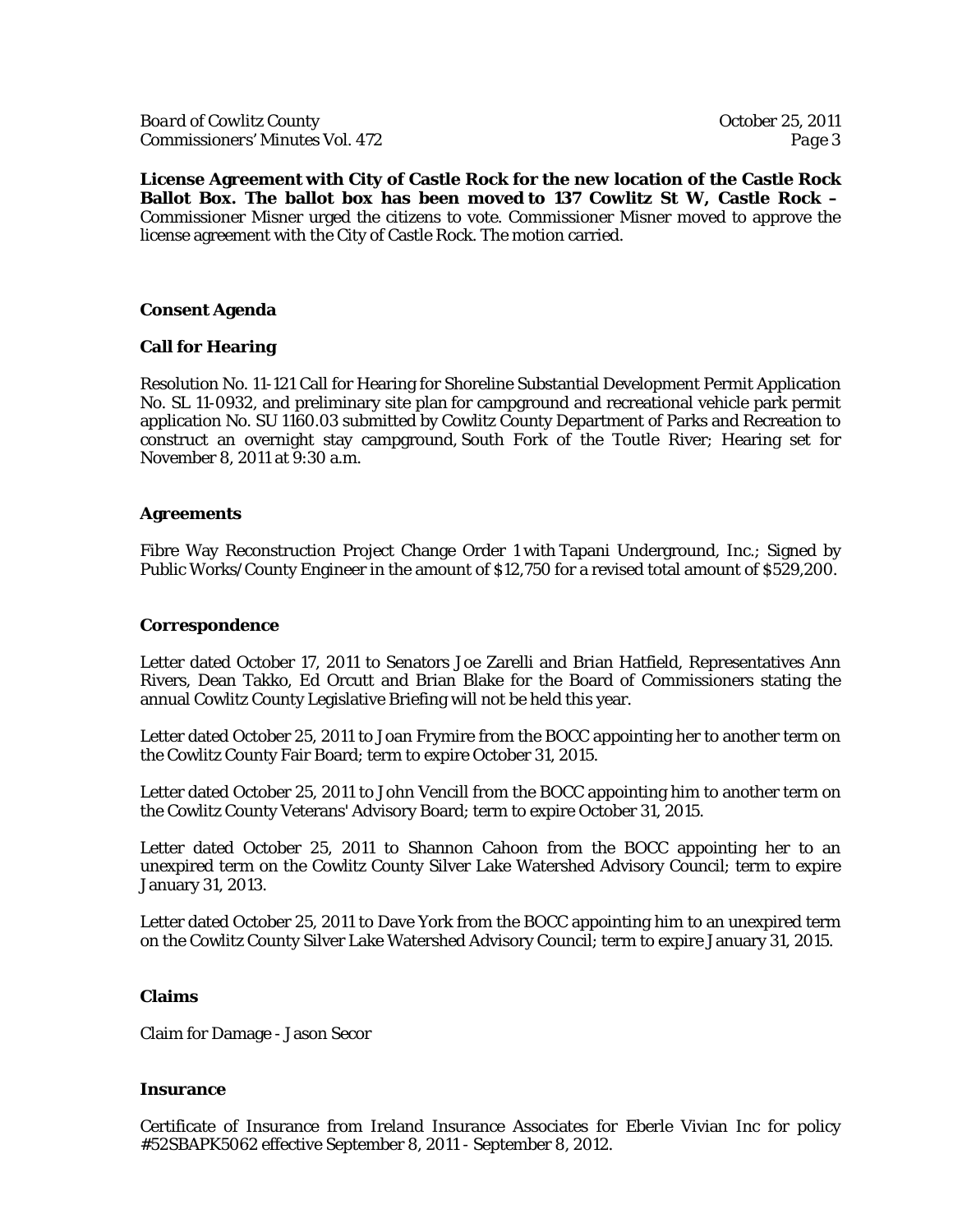Certificate of Insurance from Biggs Insurance Services for Progress Center Inc for policy #PHPK651897 effective December 20, 2010 - December 20, 2011.

Certificate of Insurance from Durham and Bates Agencies for Communication Services dba: Day Wireless Systems fro policy #7110099180005, LA11EXC161165IV and #52weln9641 effective October 1, 2011 - October 1, 2012.

Certificate of Insurance from Propel Insurance for Northwest Cascade for policy #2053866352, 2053866318, 8767171, and 2093635362 effective October 1, 2010 - October 1, 2012.

Certificate of Insurance from Nicholson & Associates for Pacific Psychological Assoc. for policy #02BP845645 effective October 5, 2011 - October 5, 2012.

The Cowlitz County Board of Commissioners adjourned at 10:00a.m. to meet again Tuesday, November 1, 2011 at 9:00 a.m.

 $\frac{\sqrt{s}}{\sqrt{S}}$  Vickie Musgrove<br>Vickie Musgrove, Clerk of the Board George Raiter, Chairman Vickie Musgrove, Clerk of the Board

The Cowlitz County Board of Commissioners adjourned at 10:00 a.m. and convened as the Cowlitz County Board of Health at 10:05 a.m. with Commissioner Raiter, Commissioner Karnofski and Commissioner Misner present.

# **Board of Health Agenda**

Carlos Carreón, Health/Human Services Director; introduced Hilary Gillette-Walch who has been presented with an award from the Washington Association of Public Health Officials as an exceptional leader. She is a longtime advocate of public health. Created cross functional teams for Health and Human Services, that was one of her leadership roles. Hilary stated she was very honored to receive this award. The Board expressed their congratulations.

Presentation of incident command for transition behavioral health patients by Jerusha Kasch. Jerusha outlined the incident action plan, noted commander sets objectives. This action plan is the same as any incident. Situation report comes out weekly on Wednesday. 60% of the consumers have yet to be transitioned. On track for where we need to be.

Presentation on Cowlitz Free Clinic by Anne O'Connor

Anne introduced Lesley Bombardier and Carlos Carreón, board members. Noted the clinic has been located at a PeaceHealth Clinic and staff at Health/Human Services. Now have dedicated space at Kaiser. A program of community health partners – PeaceHealth, Kaiser, Regence, Health Department and community members. They practice volunteer-in-medicine model and serve uninsured adults 18 to 64. Treat urgent and chronic health conditions. Noted that more than 21% of adults in Cowlitz County are uninsured, Cowlitz County has been declared a medically underserved community. Recently moved to a new dedicated space at Kaiser. Program sustainability and community support are important. No federal or state grants in sight. Private foundation funding very competitive and not focused on free clinics. Asked if they can continue to receive support from Cowlitz County. Additional support would help.